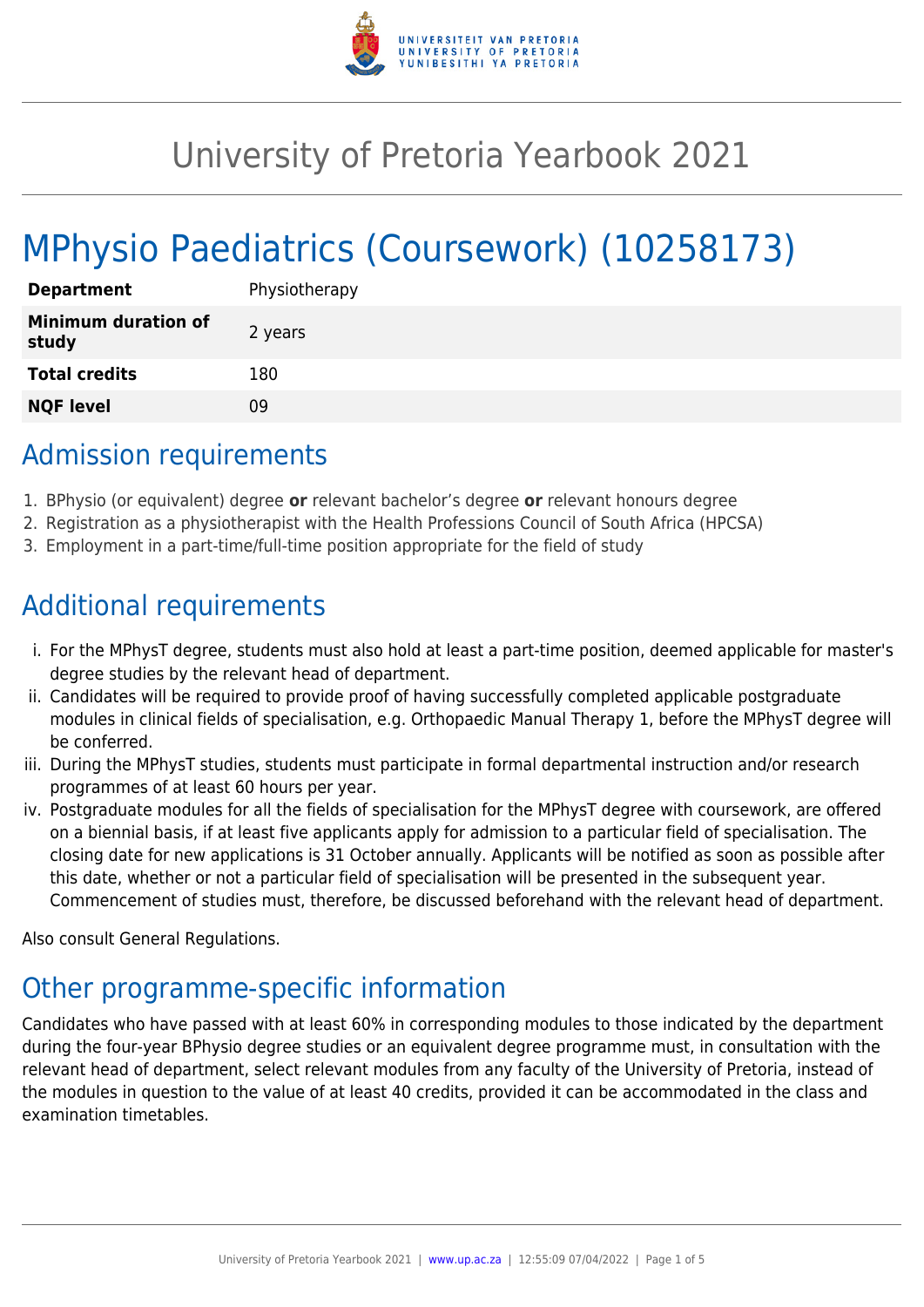

# Examinations and pass requirements

- i. The examinations in the prerequisite modules will take place prior to or concurrently with that of the major subject as determined by the relevant head of department.
- ii. The examination consists of a written and a clinical as well as an oral component.
- iii. A subminimum of 50% is required in each section of the examination, with a final mark of at least 50% to pass.
- iv. A student will be granted a second opportunity to take part in the examination in the major subject after at least six months have elapsed since the original examination took place.
- v. Students must submit a publication that has been accepted by an accredited journal for publication before the degree will be conferred.
- vi. Candidates who submit certificates of successful completion of modules in the Continued Professional Development programme with a view to admission to the MPhysT with coursework, must pass in an open examination in the module in question in order to retain credits.

## Pass with distinction

The degree is conferred with distinction on a student who has obtained an average of at least 75% in the major subject and the prerequisite subjects, and at least 60% in all other prescribed modules.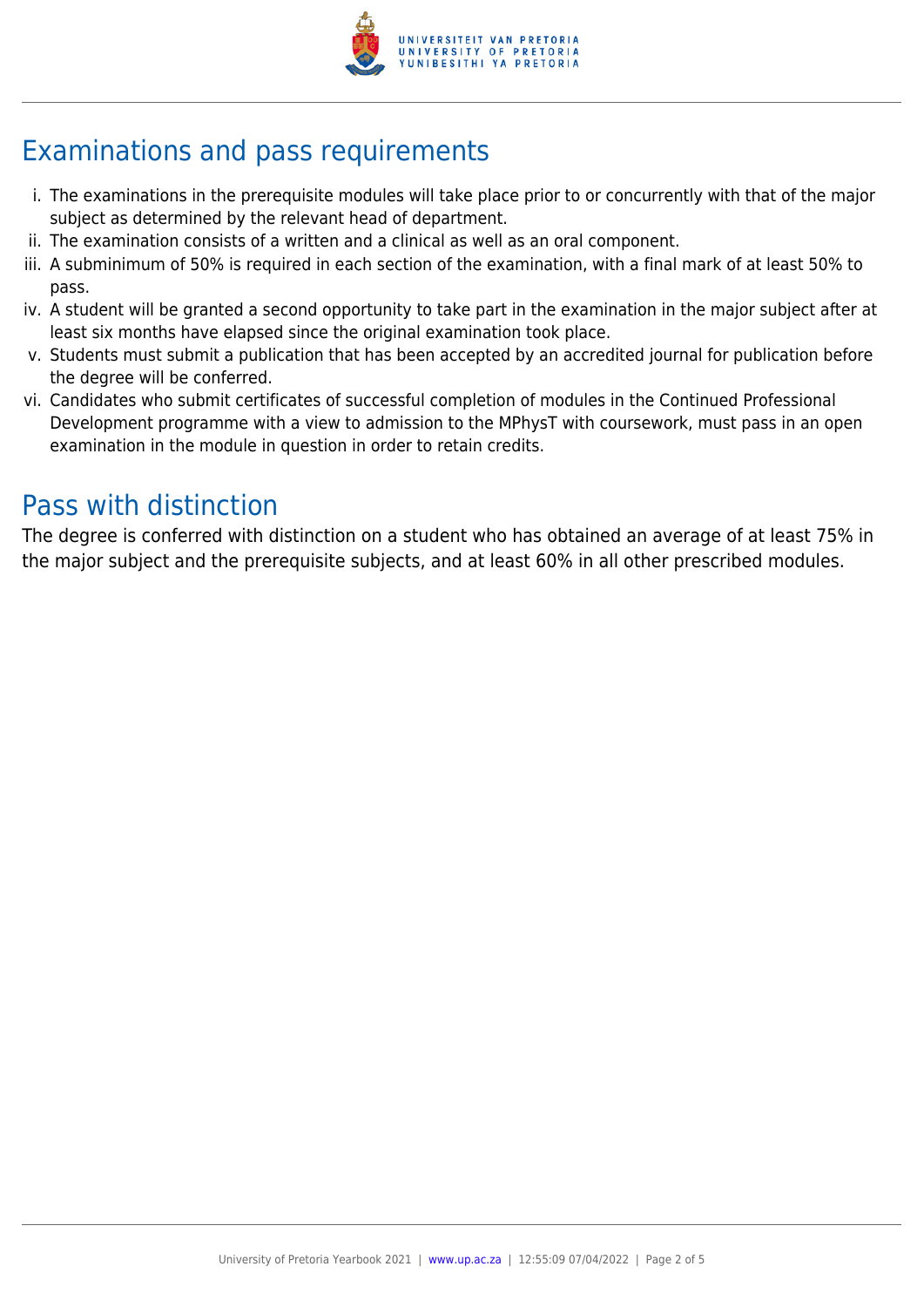

# Curriculum: Year 1

**Minimum credits: 180**

### **Fundamental modules**

### **Physiotherapeutic anatomy 877 (FSA 877)**

| <b>Module credits</b>         | 15.00                          |
|-------------------------------|--------------------------------|
| <b>NQF Level</b>              | 09                             |
| <b>Language of tuition</b>    | Module is presented in English |
| <b>Department</b>             | Anatomy                        |
| <b>Period of presentation</b> | Year                           |

#### **Physiology 884 (FSG 884)**

| <b>Module credits</b>         | 15.00                          |
|-------------------------------|--------------------------------|
| <b>NQF Level</b>              | 09                             |
| <b>Language of tuition</b>    | Module is presented in English |
| <b>Department</b>             | Physiology                     |
| <b>Period of presentation</b> | Year                           |

#### **Physiotherapy 813 (FTB 813)**

| <b>Module credits</b>         | 15.00                                      |
|-------------------------------|--------------------------------------------|
| <b>NQF Level</b>              | 09                                         |
| <b>Contact time</b>           | 2 lectures per week, 4 practicals per week |
| <b>Language of tuition</b>    | Module is presented in English             |
| <b>Department</b>             | Physiotherapy                              |
| <b>Period of presentation</b> | Year                                       |

## **Core modules**

### **Clinical physiotherapy: Paediatrics 813 (FTK 813)**

| <b>Module credits</b>         | 40.00                                             |
|-------------------------------|---------------------------------------------------|
| <b>NQF Level</b>              | 09                                                |
| <b>Prerequisites</b>          | No prerequisites.                                 |
| <b>Contact time</b>           | 1 lecture per week, 7 discussion classes per week |
| <b>Language of tuition</b>    | Module is presented in English                    |
| <b>Department</b>             | Physiotherapy                                     |
| <b>Period of presentation</b> | Year                                              |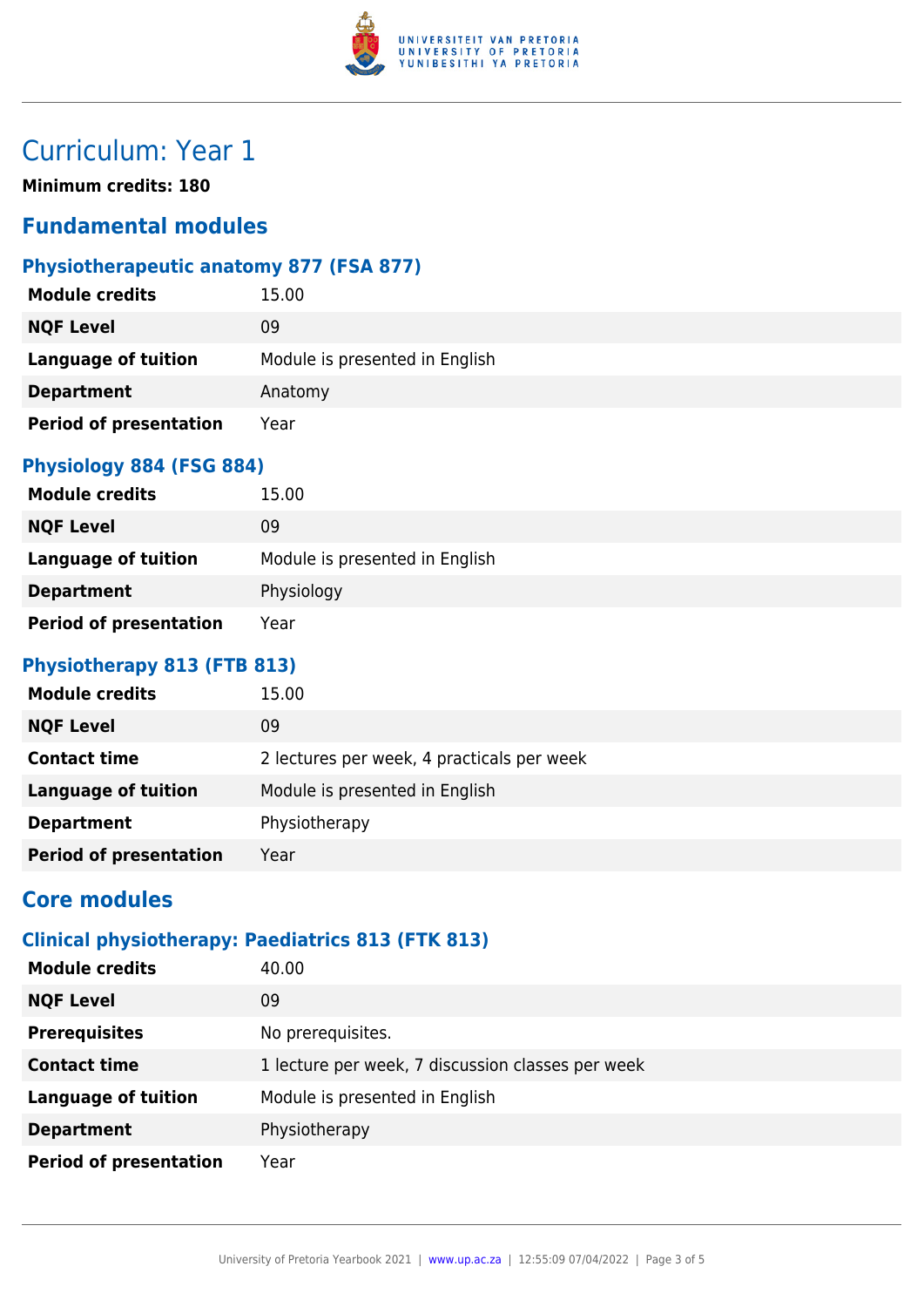

# Curriculum: Final year

**Minimum credits: 180**

### **Fundamental modules**

### **Pharmacology 871 (FAR 871)**

| 35.00                          |
|--------------------------------|
| 09                             |
| No prerequisites.              |
| Module is presented in English |
| Pharmacology                   |
| Year                           |
|                                |

### **Core modules**

### **Clinical physiotherapy: Paediatrics 813 (FTK 813)**

| <b>Module credits</b>         | 40.00                                             |
|-------------------------------|---------------------------------------------------|
| <b>NQF Level</b>              | 09                                                |
| <b>Prerequisites</b>          | No prerequisites.                                 |
| <b>Contact time</b>           | 1 lecture per week, 7 discussion classes per week |
| <b>Language of tuition</b>    | Module is presented in English                    |
| <b>Department</b>             | Physiotherapy                                     |
| <b>Period of presentation</b> | Year                                              |

#### **Mini-dissertation 894 (FTP 894)**

| <b>Module credits</b>         | 60.00                          |
|-------------------------------|--------------------------------|
| <b>NQF Level</b>              | 09                             |
| <b>Language of tuition</b>    | Module is presented in English |
| <b>Department</b>             | Physiotherapy                  |
| <b>Period of presentation</b> | Year                           |

#### **Applied research methodology 802 (TNM 802)**

| <b>Module credits</b>         | $0.00\,$                            |
|-------------------------------|-------------------------------------|
| <b>NQF Level</b>              | 09                                  |
| Language of tuition           | Module is presented in English      |
| <b>Department</b>             | <b>Health Sciences Deans Office</b> |
| <b>Period of presentation</b> | Year                                |